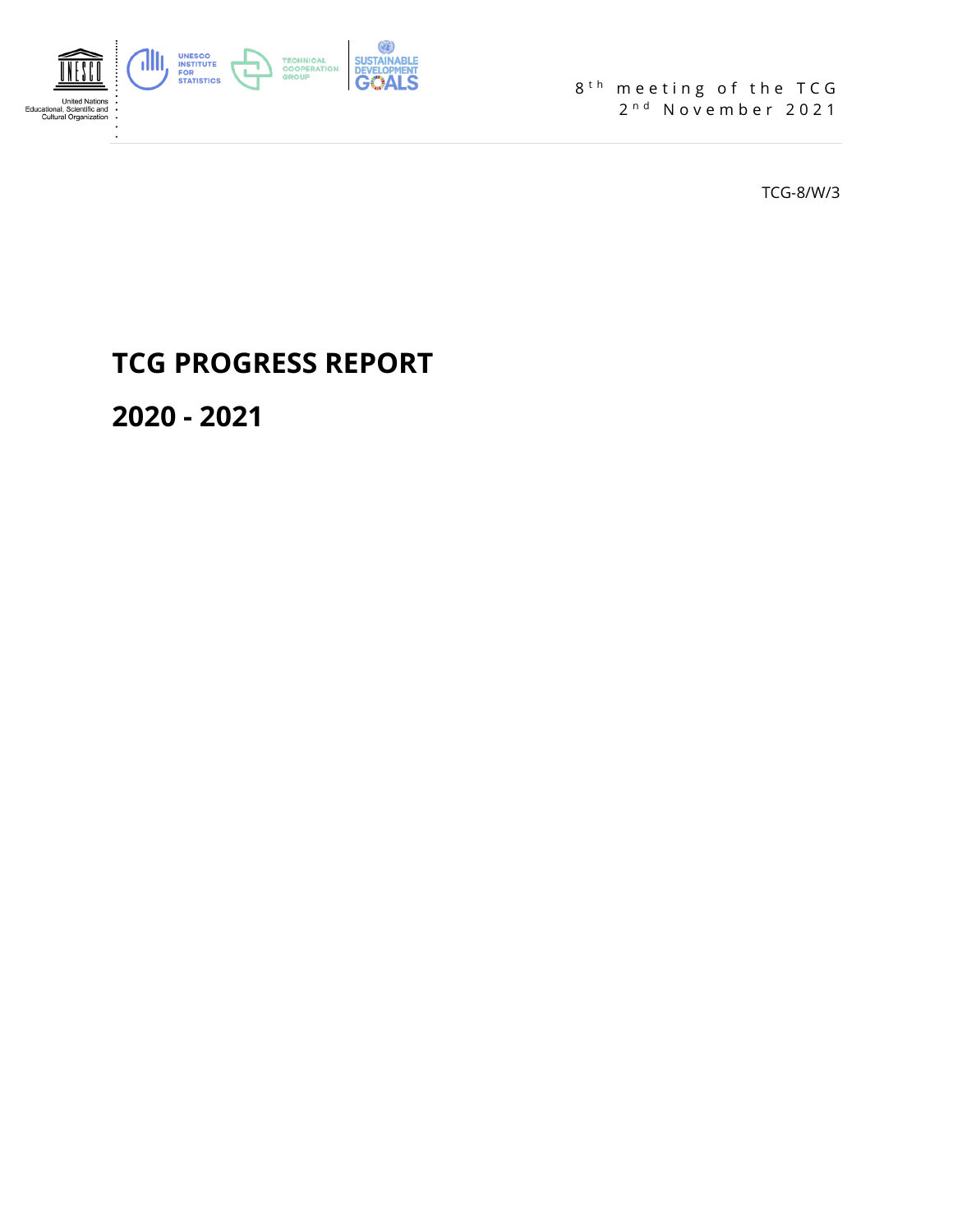# **Introduction**

The Technical Cooperation Group on the Indicators for SDG 4 – Education 2030 (TCG) held its seventh meeting [\(TCG 7\)](http://tcg.uis.unesco.org/sixth-meeting-of-the-tcg/) virtually. In mid-2021, one working group and one plenary were also held.

## **Consultation June 2021**

The Secretariat of the TCG convened its members to a [meeting on 21 June 2021](http://tcg.uis.unesco.org/wp-content/uploads/sites/4/2021/06/TCG-June-2021-Concept-Note.pdf) to present the most recent activities and developments on the implementation of the SDG 4 Indicator Framework, and briefed the participants on the following topics:

- 1. **TCG progress and update on benchmarks** Member States, regional organizations and partners in all regions have been actively collaborating to implement the regional benchmarking process and discuss indicators for regional benchmarking, which will take into consideration the disparities across regions and guide countries in setting benchmarks at the national level.
- 2. **Equity benchmarks** In October 2020, the TCG approved a technical and political process for setting benchmarks. However, the seventh benchmark indicator on equity remained to be discussed in greater detail. Since then, options have been explored and were presented to the TCG Members.
- 3. **Regional/global aggregates** So far, such aggregates have been reported for 5 of the 12 SDG 4 Global Indicators. This year at the 2021 UNSG SDG Report, regional and global aggregates will be reported for almost all SDG 4 indicators for the first time. Yet, an agreement must be reached on the definitions and methodologies for regional averages for most SDG 4 indicators.

Following the meeting, a consultation of the TCG Members was opened on the options proposed for the benchmark indicator on equity and regional and global aggregates for SDG indicators 4.1.1, 4.1.2, parity indices and finance indicators. Votes were counted as stipulated in the [TCG Rules for Voting.](http://tcg.uis.unesco.org/wp-content/uploads/sites/4/2020/03/TCG_voting_rules.pdf)

In total, 17 Members casted their votes and the results of the consultation are presented in this report.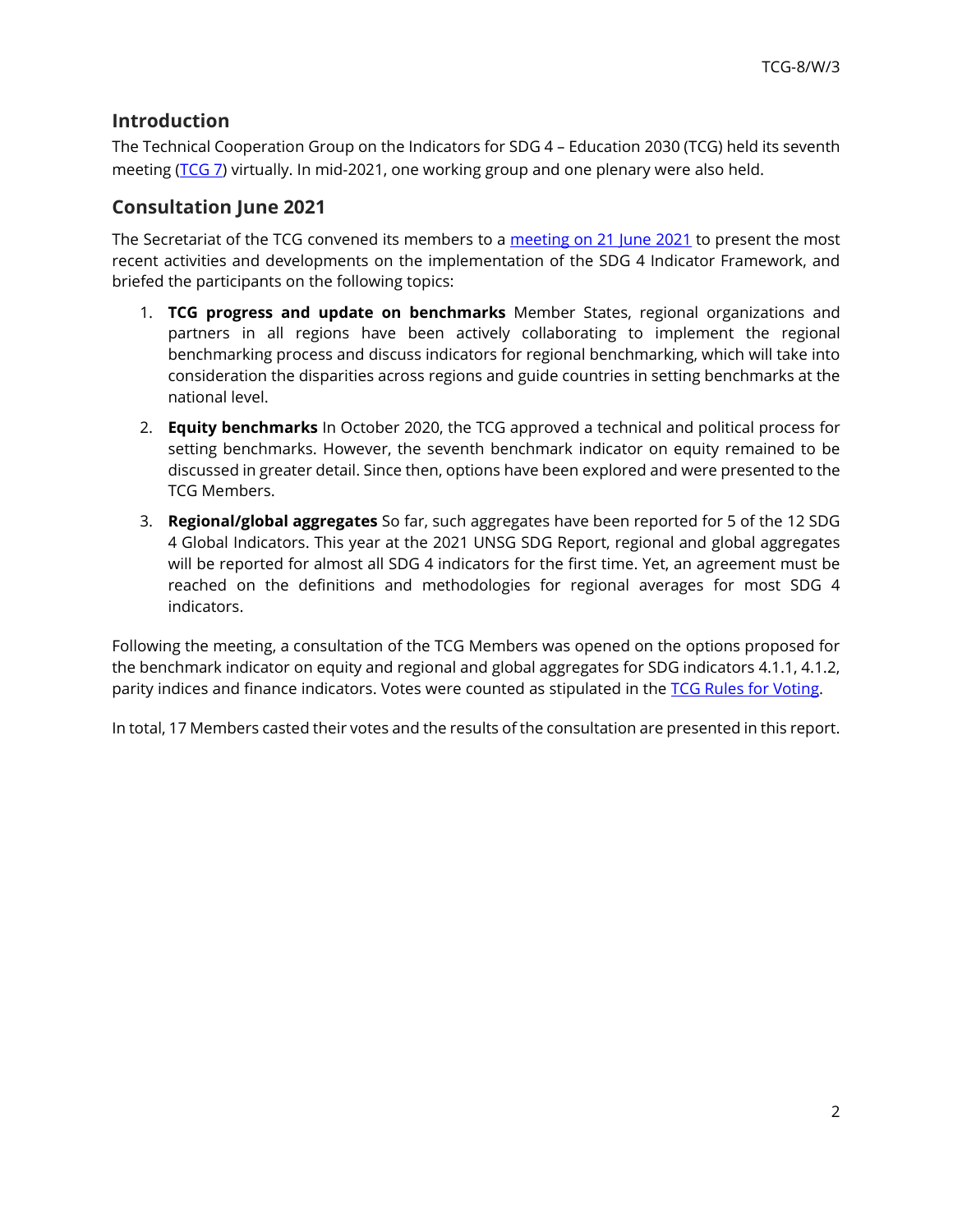*Consultation results summary*

| <b>ISSUE</b>                                         | <b>DECISION</b>                                                                                                                                                                                                                                                                                                                                                                                                                                                                                                                                                                                                 |  |  |  |  |  |
|------------------------------------------------------|-----------------------------------------------------------------------------------------------------------------------------------------------------------------------------------------------------------------------------------------------------------------------------------------------------------------------------------------------------------------------------------------------------------------------------------------------------------------------------------------------------------------------------------------------------------------------------------------------------------------|--|--|--|--|--|
| <b>Benchmark: Indicator on</b>                       | The indicator/measure of gender gap of the secondary completion                                                                                                                                                                                                                                                                                                                                                                                                                                                                                                                                                 |  |  |  |  |  |
| <b>Equity</b>                                        | rate should be used as benchmark indicator for equity                                                                                                                                                                                                                                                                                                                                                                                                                                                                                                                                                           |  |  |  |  |  |
| <b>Regional and global aggregates</b>                |                                                                                                                                                                                                                                                                                                                                                                                                                                                                                                                                                                                                                 |  |  |  |  |  |
| 4.1.1 - Learning assessment<br>data-based indicators | <b>Enrolment</b> should be used as population weight<br>$\bullet$<br>When data is missing, imputing missing values based on other<br>$\bullet$<br>information should be chosen. The statistical model and the<br>variables used for imputation will be clearly document and reported<br>to the TCG.<br>50% of countries is the minimum representation to report on<br>$\bullet$<br>regional or global aggregates<br>The past 5 years is the reference period to use to report to regional<br>$\bullet$<br>or global aggregate                                                                                   |  |  |  |  |  |
| 4.1.2 - Survey-based<br>indicator                    | The cohort size (10-14 year old for primary, 15-19 year old for lower<br>$\bullet$<br>secondary, 20-24 year old for upper secondary) should be used as<br>population weight<br>When data is missing the imputation of missing values based on<br>$\bullet$<br>other information should be use. The statistical model and the<br>variables used for imputation will be clearly documented.<br>50% of countries is the minimum representation to report the<br>$\bullet$<br>regional or global aggregates<br>The past 5 years is the reference period to report the regional or<br>$\bullet$<br>global aggregate. |  |  |  |  |  |
| <b>Parity Indices</b>                                | The median of countries, i.e. average over individual countries'<br>$\bullet$<br>parity index, should be used as population weight.<br>50% of countries is the minimum representation to report the<br>$\bullet$<br>regional or global aggregates                                                                                                                                                                                                                                                                                                                                                               |  |  |  |  |  |
| 1.a.2 - Finance indicator                            | The median of countries, i.e. average over individual countries,<br>$\bullet$<br>should be used as population weight<br>When data is missing, imputation of missing values based on<br>$\bullet$<br>other information should be used. The statistical model and the<br>variables used for imputation will be clearly documented.<br>The minimum representation to report the regional/global<br>$\bullet$<br>aggregate should be 50% of countries in the region.                                                                                                                                                |  |  |  |  |  |
| <b>Confidence Intervals and</b>                      | The indicators 4.1.1, 4.1.2 and 4.2.2 should be disaggregated for<br>$\bullet$                                                                                                                                                                                                                                                                                                                                                                                                                                                                                                                                  |  |  |  |  |  |
| <b>Disaggregation</b>                                | urban/rural region and bottom/top quintile.                                                                                                                                                                                                                                                                                                                                                                                                                                                                                                                                                                     |  |  |  |  |  |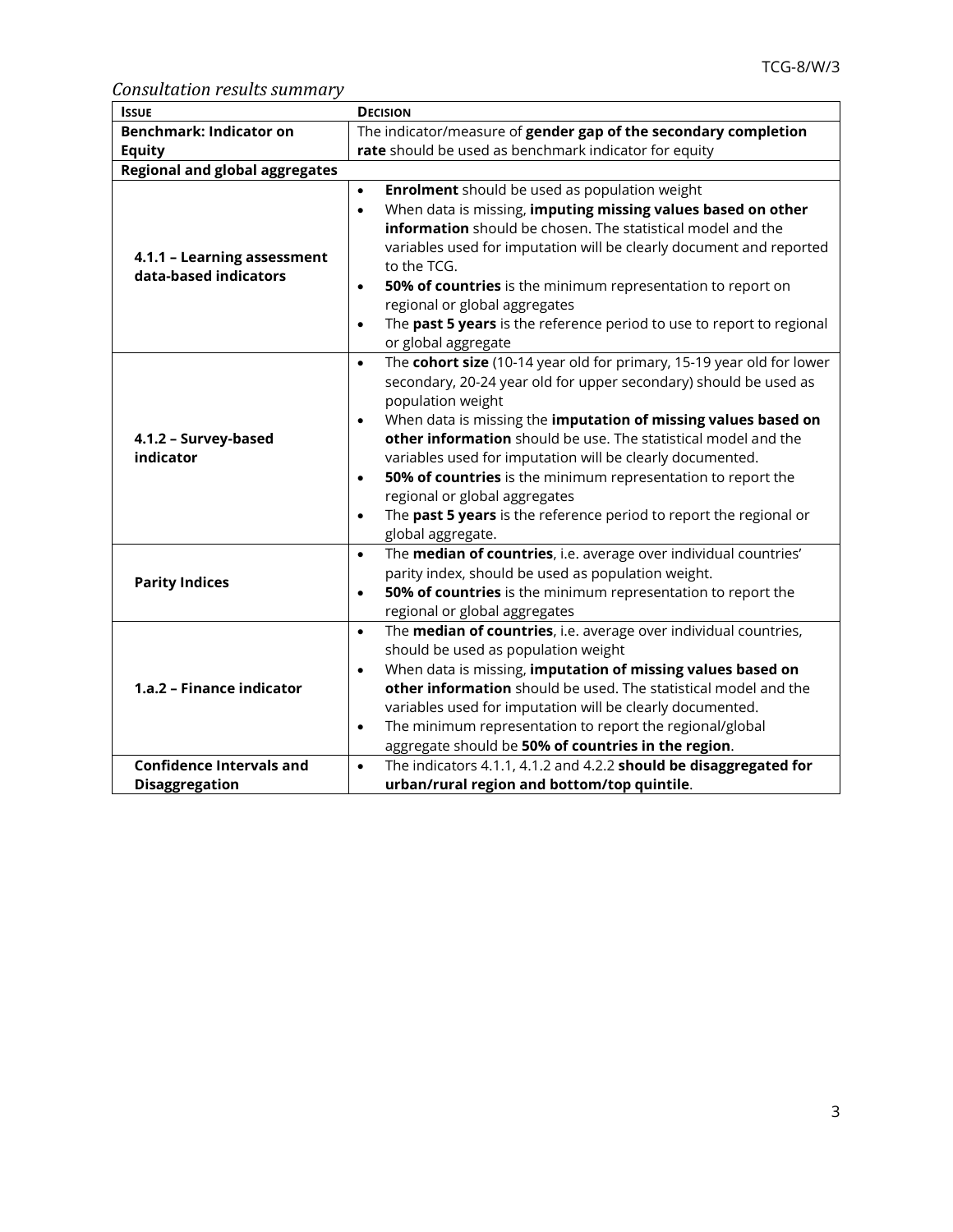#### *Indicator dissemination*

Following the 7<sup>th</sup> meeting of the Technical Cooperation Group (TCG) in October 2020, the members were consulted on various issues, namely on the revised title and addition of the following indicators that all were released in 2021.

| <b>INDICATOR</b> | <b>RELEASED IN FEBRUARY</b>                                                                                                                                                                                                                 |
|------------------|---------------------------------------------------------------------------------------------------------------------------------------------------------------------------------------------------------------------------------------------|
| 4.1.0            | New indicator merging indicator 4.1.1 and 4.1.2 called "Proportion of children/young people<br>prepared for the future, by sex"                                                                                                             |
| 4.5.2            | Percentage of students in a) early grades, b) at the end of primary, and c) at the end of lower<br>secondary education who have their first or home language as language of instruction.                                                    |
| 4.5.3            | New name<br>Existence of funding mechanisms to reallocate education resources to disadvantage populations                                                                                                                                   |
|                  | Development of a qualitative indicator with a three-point scale                                                                                                                                                                             |
| 4.a.2            | Percentage of students experiencing bullying in the last 12 months in a) primary, and b) lower<br>secondary education                                                                                                                       |
| 4.c.5            | Use statutory teacher salaries as interim reporting strategy until further methodological work is<br>done. OECD countries reported using Education at a Glance data.                                                                        |
|                  | - Initiate a collaboration between the UIS and ILO in order to advance in the definition of indicator<br>guidelines for a long-term approach to report                                                                                      |
| 4.c.7            | The use of TALIS for OECD countries in TCG6 and had been extended.<br>Approval of the use of TALIS and Learning Assessments for all countries.                                                                                              |
| 4.a.1            | Use learning assessments to fill data gaps for the sub-indicators of SDG 4.a.1: a) electricity, b) the<br>Internet, c) computers for educational purposes, and e) basic drinking water<br>Approval of new metadata by IAEG-SDG January 2021 |

#### *National benchmarks*

The UIS and the Global Education Meeting (GEM) Report have been working closely with regional partners and Member States towards two deadlines:

- Endorsement of the minimum regional benchmarks by regional entities and their Member States who participated in various consultation rounds by July 2021. Table 1 summarizes the processes that took place in each region.
- Submission by Member States of national benchmarks by 15 October 2021 in view of the next UNESCO General Conference in November 2021.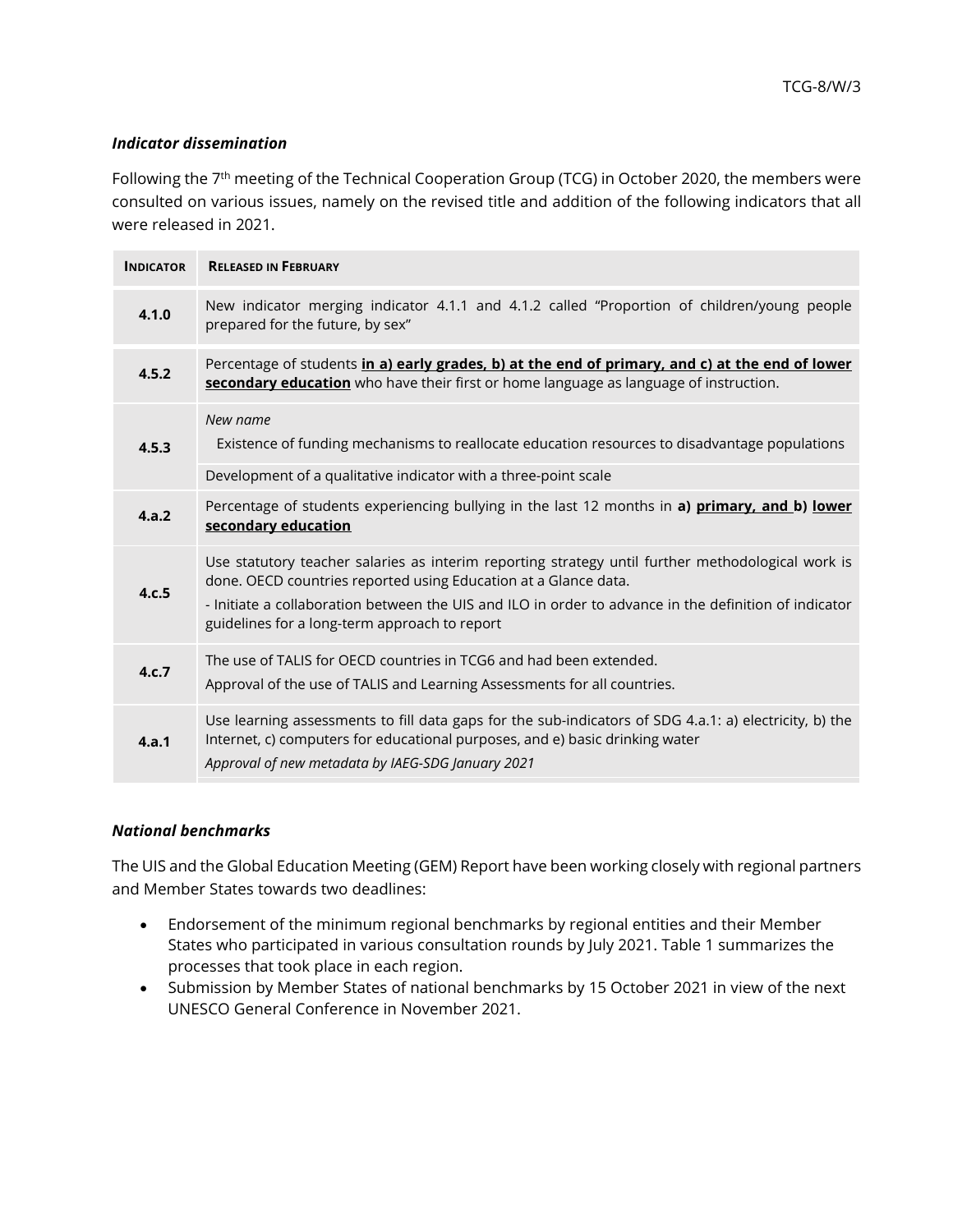| <b>AFRICA</b>                                                                                                                                                                                                                                                                                                                                                                                                                      | <b>ASIA AND THE PACIFIC</b>                                                                                                                                                                                                                                                                                                                                                                                                                               | <b>ARAB STATES</b>                                                                                                                                                                                                                                                                                                                                                                  | <b>LATIN AMERICA</b>                                                                                                                                                                                                      | <b>EUROPE</b>                                                                                                                        |
|------------------------------------------------------------------------------------------------------------------------------------------------------------------------------------------------------------------------------------------------------------------------------------------------------------------------------------------------------------------------------------------------------------------------------------|-----------------------------------------------------------------------------------------------------------------------------------------------------------------------------------------------------------------------------------------------------------------------------------------------------------------------------------------------------------------------------------------------------------------------------------------------------------|-------------------------------------------------------------------------------------------------------------------------------------------------------------------------------------------------------------------------------------------------------------------------------------------------------------------------------------------------------------------------------------|---------------------------------------------------------------------------------------------------------------------------------------------------------------------------------------------------------------------------|--------------------------------------------------------------------------------------------------------------------------------------|
| <b>October</b><br>2020:<br>consultations UIS &<br>the African Union<br><b>Commission</b><br><b>February</b><br>2021:<br>consultations<br>experts from the<br>AU member states,<br>the<br><b>Regional</b><br><b>Economic</b><br><b>Communities</b><br>(RECs) and<br>key<br>stakeholders<br>May-June<br>2021:<br>UIS and <b>IPED</b> set up<br>5 regional meetings<br>regional<br>on<br>benchmarking<br>process<br>in each<br>region | UIS partnered with<br><b>UNESCO Bangkok</b><br>and Learning and<br>Education2030+<br><b>Networking</b><br>Group<br>in<br>establishing<br>regional<br>benchmarks for the<br>region.<br>Regional partners:<br>ASEAN, SEAMEO,<br><b>SAARC, SPC Pacific</b><br>Community<br><b>Oct-Nov</b><br>2020:<br>regional<br>consultation<br>and<br>technical<br>team<br>meetings<br>2021:<br><b>Mar-April</b><br>sub-regional<br>consultations and<br>country feedback | UIS partnered with<br><b>UNESCO Beirut in</b><br>establishing<br>regional<br>benchmarks for the<br>region,<br>together<br>with<br>regional<br>partners such as<br><b>ABEGS, RCEP</b><br>End of 2020: High-<br>level meetings<br><b>Early</b><br>2021:<br>Consultation<br>with<br>regional<br>stakeholders<br>and<br>one-to-one<br>with<br>meetings<br>Ministries<br>of<br>Education | UIS partnered with<br><b>UNESCO Santiago</b><br>establishing<br>in<br>regional<br>benchmarks for the<br>together<br>region,<br>with<br>regional<br>partners such as<br>ECLAC,<br>OEI,<br>CARICOM,<br>CECC-<br><b>SICA</b> |                                                                                                                                      |
| • Agreement on all<br>proposed<br>indicators for<br>regional<br>benchmarks<br>•Additional<br>indicators<br>proposed                                                                                                                                                                                                                                                                                                                | • Agreement on all<br>proposed<br>indicators for<br>regional<br>benchmarks<br>$\bullet$ Additional<br>indicators<br>proposed                                                                                                                                                                                                                                                                                                                              | • Commitment to<br>the<br>benchmarking<br>process<br>• Proposed<br>benchmarks<br>shared with<br><b>Member States</b>                                                                                                                                                                                                                                                                |                                                                                                                                                                                                                           | • Commitment to the<br>benchmarking<br>process<br>• Set their own 7<br>indicators, 3 of<br>which align with the<br>SDG indicators    |
| Regional<br>benchmarking<br>consultations<br>on<br>SDG4 and CESA 16-<br>25 with Members<br><b>States</b>                                                                                                                                                                                                                                                                                                                           | Summary Report of<br>Asia and Pacific<br>Regional Technical<br>Consultation<br>on<br>Regional<br>benchmarks<br>for<br>SDG4                                                                                                                                                                                                                                                                                                                                | Education<br>Monitoring in Arab<br>countries and SDG<br>4 (in progress)                                                                                                                                                                                                                                                                                                             | Continental<br>Overview: Bridging<br>Latin America and<br>Caribbean<br>the<br>Monitoring<br>Frameworks<br>and<br>the SDG 4                                                                                                | Continental Overview:<br>Monitoring the SDG 4<br>Europe,<br>North<br>in<br>America and Caucasus<br>and Central Asia (in<br>progress) |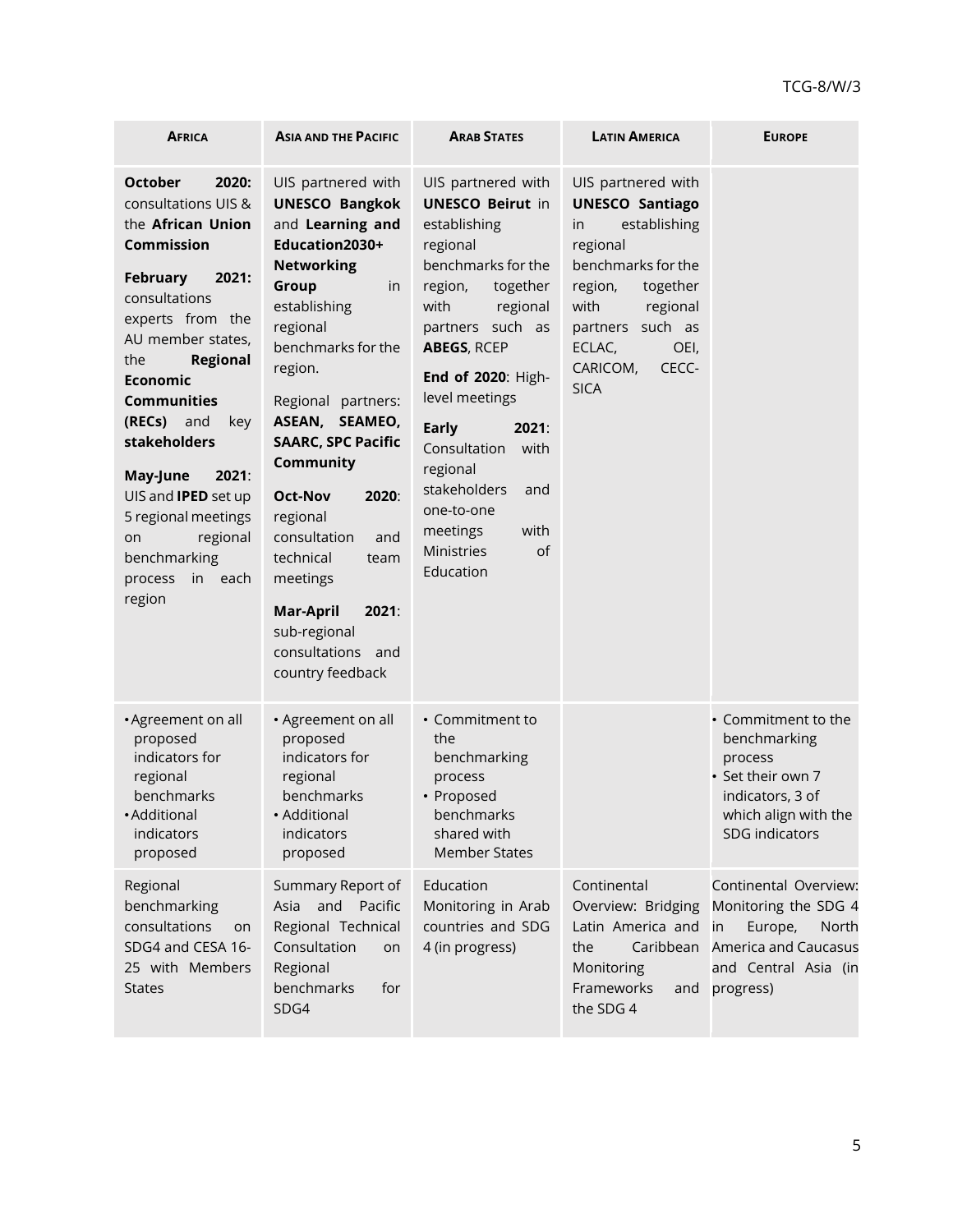All benchmark-related information is found on the [TCG](http://tcg.uis.unesco.org/benchmarks/) website, including the [country,](http://tcg.uis.unesco.org/benchmarks-dashboard/benchmarks-country-dashboard/) [regional](http://tcg.uis.unesco.org/benchmarks-dashboard/benchmarks-regional-dashboard/) and [global](http://tcg.uis.unesco.org/benchmarks-dashboard/global-dashboard/) dashboards with minimum and feasible benchmarks for countries' consideration. More information on the process of establishing national benchmarks is available in the paper 'Update on the process of defining national SDG 4 benchmarks' prepared by UIS/GEMR (WG/W/5).

#### **Survey design and implementation on** *Tracking Policy Commitments*

The UIS managed and coordinated the production and implementation of the following projects:

- Survey of National Education Responses to COVID-19 School Closures (also referred as the Joint Survey), third iteration with the World Bank, the OECD, and UNICEF. The questionnaire and a glossary were translated in five languages (English, French, Spanish, Russian, and Arabic).
- Tracking on October 2020 Global Education Meeting and Mission Recovery commitments

## **Meetings and webinars**

Several meetings were held by the TCG Secretariat since the last TCG annual meeting.

- **TCG meeting** [\(concept note\)](http://tcg.uis.unesco.org/wp-content/uploads/sites/4/2021/06/TCG-June-2021-Concept-Note.pdf) on 21 June 2021: the meeting had for objective to update the TCG Members and observing participants on the progress of the benchmarks and other indicator developments, to propose options pertaining to the equity benchmark indicator, and to present definitions for regional averages for most SDG 4 indicators to reach an agreement.
- **TCG working group on education expenditure** [\(concept note\)](http://tcg.uis.unesco.org/wp-content/uploads/sites/4/2021/06/TCG-WG-Expenditure-Concept-Note-18-June-2021.pdf) on 18 June 2021: the working group members were brought together (virtually) by the TCG Secretariat and the chair of the working group to review the proposal of the UIS to fill the data gaps in expenditure using all sources of information.
- **TCG webinar**: launch of [Guidelines for Data Collection to Measure SDG 4.7.4 and 4.7.5](http://gaml.uis.unesco.org/wp-content/uploads/sites/2/2021/06/Guidelines-for-Data-Collection-to-Measure-SDG-4.7.4-and-4.7.5.pdf) (on 30 June 2021), during which the different phases of nationally representative educational assessments were presented.

## **Communication and outreach**

The TCG Secretariat has published the following papers and blogs.

#### *Information/Research Papers*

SDG 4 Data Digest 2020 [\(English,](http://uis.unesco.org/sites/default/files/documents/sdg_4_data_digest_sp-2020.pdf) [French,](http://uis.unesco.org/sites/default/files/documents/sdg_4_data_digest_fr_2020_final_web_v2.pdf) [Spanish\)](http://uis.unesco.org/sites/default/files/documents/sdg_4_data_digest_sp-2020.pdf)

Continental Overview: Bridging CESA and SDG 4 in Africa [\(English,](http://uis.unesco.org/sites/default/files/documents/bridging_cesa_and_sdg4_in_africa-final.pdf) [French\)](http://uis.unesco.org/sites/default/files/documents/f_unesco_uis_africa_report_french_web.pdf)

Using ISCED to Compare Education Systems [\(English,](http://uis.unesco.org/sites/default/files/documents/uis-isced-diagramscompare-web.pdf) [French,](http://uis.unesco.org/sites/default/files/documents/unesco1010_heritage_report_fr-final.pdf) [Spanish\)](http://uis.unesco.org/sites/default/files/documents/unesco1010_heritage_report_sp-final.pdf) and online diagrams available on the new [ISCED website](http://isced.uis.unesco.org/visualizations/)

Pandemic-Related Disruptions to Schooling and Impacts on Learning Proficiency Indicators [\(English,](http://uis.unesco.org/sites/default/files/documents/covid-19_interruptions_to_learning_-_final_0.pdf) French, Spanish)

Guidelines for Data Collection to Measure SDG 4.7.4 and 4.7.5 [\(English\)](http://gaml.uis.unesco.org/wp-content/uploads/sites/2/2021/06/Guidelines-for-Data-Collection-to-Measure-SDG-4.7.4-and-4.7.5.pdf)

School Closures and Regional Policies to Mitigate Learning Loss due to COVID-19: A Focus on the Asia-Pacific (Co-branded paper with UNESCO Bangkok) [\(English\)](http://uis.unesco.org/sites/default/files/documents/school_closures_and_regional_policies_to_mitigate_learning_losses_in_asia_pacific.pdf)